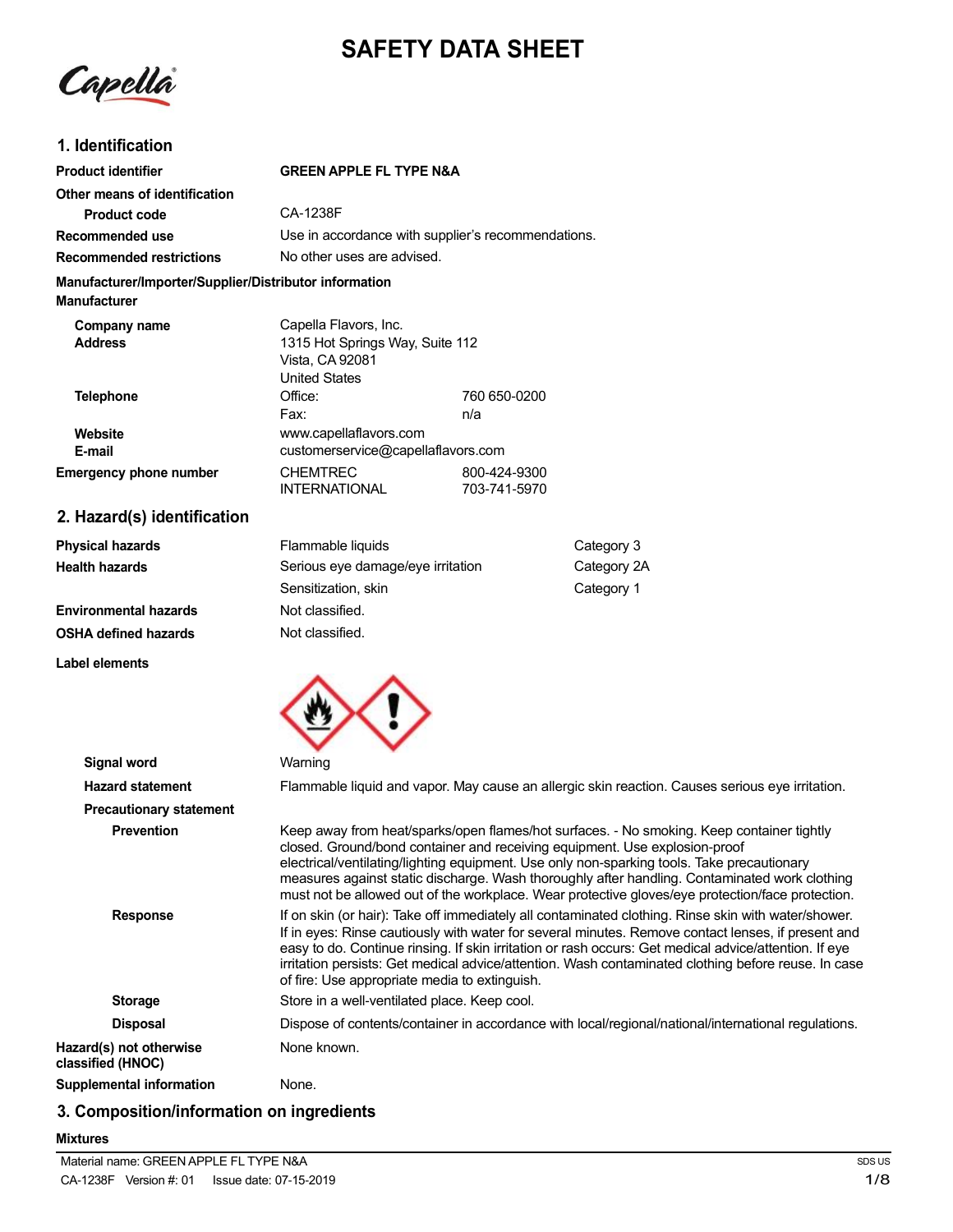| <b>Chemical name</b>                                | Common name and synonyms | <b>CAS number</b> | $\%$       |
|-----------------------------------------------------|--------------------------|-------------------|------------|
| <b>PROPYLENE GLYCOL</b><br><b>NOM</b><br><b>NFI</b> |                          | 57-55-6           | $60 - 70$  |
| <b>TRADE SECRET*</b>                                |                          | Proprietary*      | $10 - 20$  |
| ETHYL ALCOHOL 190 PROOF<br>CANE IP NON GMO          | <b>ETHYLALCOHOL</b>      | 64-17-5           | $1 - 3$    |
| LEMON OIL 1X NOP, NOM<br>#1112                      |                          | 8008-56-8         | $\leq$ 1   |
| #7<br><b>GERANIOL</b>                               |                          | 106-24-1          | ${}_{0.3}$ |
| Other components below reportable levels            |                          |                   | $20 - 530$ |

Other components below reportable levels

\*Designates that a specific chemical identity and/or percentage of composition has been withheld as a trade secret.

## **4. First-aid measures**

| <b>Inhalation</b>                                                            | Move to fresh air. Call a physician if symptoms develop or persist.                                                                                                                                                                                                                                                  |
|------------------------------------------------------------------------------|----------------------------------------------------------------------------------------------------------------------------------------------------------------------------------------------------------------------------------------------------------------------------------------------------------------------|
| <b>Skin contact</b>                                                          | Remove contaminated clothing immediately and wash skin with soap and water. In case of<br>eczema or other skin disorders: Seek medical attention and take along these instructions.                                                                                                                                  |
| Eye contact                                                                  | Immediately flush eyes with plenty of water for at least 15 minutes. Remove contact lenses, if<br>present and easy to do. Continue rinsing. Get medical attention if irritation develops and persists.                                                                                                               |
| Ingestion                                                                    | Rinse mouth. Get medical attention if symptoms occur.                                                                                                                                                                                                                                                                |
| <b>Most important</b>                                                        | Severe eye irritation. Symptoms may include stinging, tearing, redness, swelling, and blurred                                                                                                                                                                                                                        |
| symptoms/effects, acute and<br>delayed                                       | vision. May cause an allergic skin reaction. Dermatitis. Rash.                                                                                                                                                                                                                                                       |
| Indication of immediate<br>medical attention and special<br>treatment needed | Provide general supportive measures and treat symptomatically. Thermal burns: Flush with water<br>immediately. While flushing, remove clothes which do not adhere to affected area. Call an<br>ambulance. Continue flushing during transport to hospital. Keep victim under observation.<br>Symptoms may be delayed. |
| <b>General information</b>                                                   | Take off all contaminated clothing immediately. Ensure that medical personnel are aware of the<br>material(s) involved, and take precautions to protect themselves. Wash contaminated clothing<br>before reuse.                                                                                                      |
| 5. Fire-fighting measures                                                    |                                                                                                                                                                                                                                                                                                                      |
| Suitable extinguishing media                                                 | Water fog. Alcohol resistant foam. Dry chemical powder. Carbon dioxide (CO2).                                                                                                                                                                                                                                        |
| Unsuitable extinguishing<br>media                                            | Do not use water jet as an extinguisher, as this will spread the fire.                                                                                                                                                                                                                                               |
| Specific hazards arising from<br>the chemical                                | Vapors may form explosive mixtures with air. Vapors may travel considerable distance to a source<br>of ignition and flash back. During fire, gases hazardous to health may be formed.                                                                                                                                |
| Special protective equipment<br>and precautions for firefighters             | Self-contained breathing apparatus and full protective clothing must be worn in case of fire.                                                                                                                                                                                                                        |
| <b>Fire fighting</b><br>equipment/instructions                               | In case of fire and/or explosion do not breathe fumes. Move containers from fire area if you can do<br>so without risk.                                                                                                                                                                                              |
| <b>Specific methods</b>                                                      | Use standard firefighting procedures and consider the hazards of other involved materials.                                                                                                                                                                                                                           |
| <b>General fire hazards</b>                                                  | Flammable liquid and vapor.                                                                                                                                                                                                                                                                                          |

## **6. Accidental release measures**

**Personal precautions, protective equipment and emergency procedures**

Keep unnecessary personnel away. Keep people away from and upwind of spill/leak. Eliminate all ignition sources (no smoking, flares, sparks, or flames in immediate area). Wear appropriate protective equipment and clothing during clean-up. Avoid breathing mist/vapors. Do not touch damaged containers or spilled material unless wearing appropriate protective clothing. Ventilate closed spaces before entering them. Local authorities should be advised if significant spillages cannot be contained. For personal protection, see section 8 of the SDS.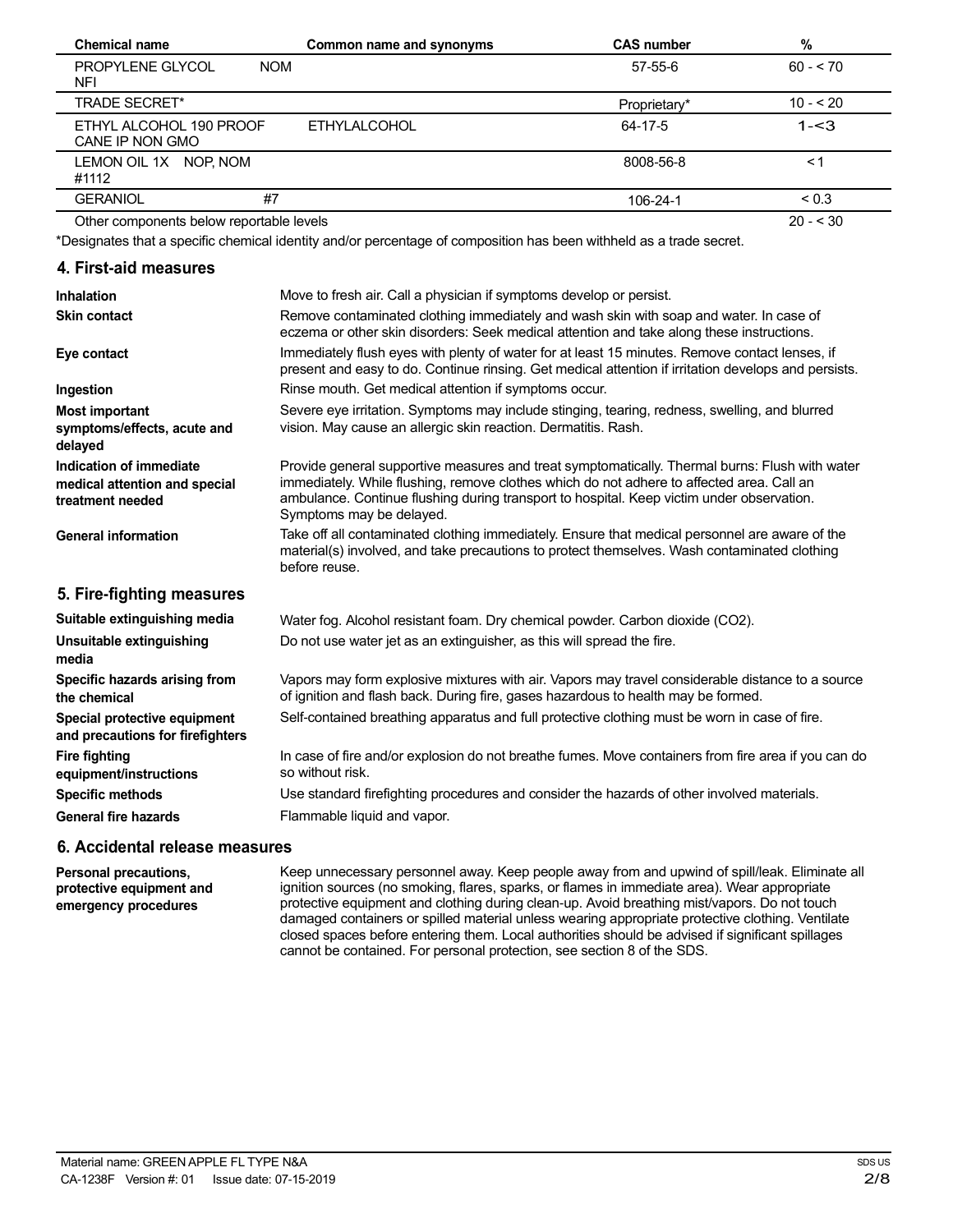| Methods and materials for<br>containment and cleaning up        | Use water spray to reduce vapors or divert vapor cloud drift. Eliminate all ignition sources (no<br>smoking, flares, sparks, or flames in immediate area). Keep combustibles (wood, paper, oil, etc.)<br>away from spilled material. Take precautionary measures against static discharge. Use only<br>non-sparking tools.                                                                                                                                                                                                                                                                                   |
|-----------------------------------------------------------------|--------------------------------------------------------------------------------------------------------------------------------------------------------------------------------------------------------------------------------------------------------------------------------------------------------------------------------------------------------------------------------------------------------------------------------------------------------------------------------------------------------------------------------------------------------------------------------------------------------------|
|                                                                 | Large Spills: Stop the flow of material, if this is without risk. Dike the spilled material, where this is<br>possible. Use a non-combustible material like vermiculite, sand or earth to soak up the product<br>and place into a container for later disposal. Following product recovery, flush area with water.                                                                                                                                                                                                                                                                                           |
|                                                                 | Small Spills: Absorb with earth, sand or other non-combustible material and transfer to containers<br>for later disposal. Wipe up with absorbent material (e.g. cloth, fleece). Clean surface thoroughly to<br>remove residual contamination.                                                                                                                                                                                                                                                                                                                                                                |
|                                                                 | Never return spills to original containers for re-use. For waste disposal, see section 13 of the SDS.                                                                                                                                                                                                                                                                                                                                                                                                                                                                                                        |
| <b>Environmental precautions</b>                                | Avoid discharge into drains, water courses or onto the ground.                                                                                                                                                                                                                                                                                                                                                                                                                                                                                                                                               |
| 7. Handling and storage                                         |                                                                                                                                                                                                                                                                                                                                                                                                                                                                                                                                                                                                              |
| Precautions for safe handling                                   | Do not handle, store or open near an open flame, sources of heat or sources of ignition. Protect<br>material from direct sunlight. When using do not smoke. Explosion-proof general and local exhaust<br>ventilation. Take precautionary measures against static discharges. All equipment used when<br>handling the product must be grounded. Use non-sparking tools and explosion-proof equipment.<br>Avoid breathing mist/vapors. Avoid contact with eyes, skin, and clothing. Avoid prolonged<br>exposure. Wear appropriate personal protective equipment. Observe good industrial hygiene<br>practices. |
| Conditions for safe storage,<br>including any incompatibilities | Keep away from heat, sparks and open flame. Prevent electrostatic charge build-up by using<br>common bonding and grounding techniques. Store in a cool, dry place out of direct sunlight. Store<br>in tightly closed container. Store in a well-ventilated place. Keep in an area equipped with<br>sprinklers. Store away from incompatible materials (see Section 10 of the SDS).                                                                                                                                                                                                                           |

## **8. Exposure controls/personal protection**

#### **Occupational exposure limits**

The following constituents are the only constituents of the product which have a PEL, TLV or other recommended exposure limit. At this time, the other constituents have no known exposure limits.

| <b>Components</b>                                                  | <b>Type</b>                                                                                                                                                                                                                                                                                                                                                                                                                                           | Value         |          |
|--------------------------------------------------------------------|-------------------------------------------------------------------------------------------------------------------------------------------------------------------------------------------------------------------------------------------------------------------------------------------------------------------------------------------------------------------------------------------------------------------------------------------------------|---------------|----------|
| ETHYL ALCOHOL 190<br>PROOF CANE IP NON<br>GMO (CAS 64-17-5)        | PEL                                                                                                                                                                                                                                                                                                                                                                                                                                                   | 1900 mg/m3    |          |
|                                                                    |                                                                                                                                                                                                                                                                                                                                                                                                                                                       | 1000 ppm      |          |
| <b>US. ACGIH Threshold Limit Values</b>                            |                                                                                                                                                                                                                                                                                                                                                                                                                                                       |               |          |
| <b>Components</b>                                                  | <b>Type</b>                                                                                                                                                                                                                                                                                                                                                                                                                                           | Value         |          |
| ETHYL ALCOHOL 190<br><b>PROOF CANE IP NON</b><br>GMO (CAS 64-17-5) | <b>STEL</b>                                                                                                                                                                                                                                                                                                                                                                                                                                           | 1000 ppm      |          |
| US. NIOSH: Pocket Guide to Chemical Hazards                        |                                                                                                                                                                                                                                                                                                                                                                                                                                                       |               |          |
| <b>Components</b>                                                  | Type                                                                                                                                                                                                                                                                                                                                                                                                                                                  | Value         |          |
| ETHYL ALCOHOL 190<br>PROOF CANE IP NON<br>GMO (CAS 64-17-5)        | <b>TWA</b>                                                                                                                                                                                                                                                                                                                                                                                                                                            | 1900 mg/m3    |          |
|                                                                    |                                                                                                                                                                                                                                                                                                                                                                                                                                                       | 1000 ppm      |          |
|                                                                    | US. Workplace Environmental Exposure Level (WEEL) Guides                                                                                                                                                                                                                                                                                                                                                                                              |               |          |
| <b>Components</b>                                                  | Type                                                                                                                                                                                                                                                                                                                                                                                                                                                  | Value         | Form     |
| PROPYLENE GLYCOL<br>NOM NFI (CAS 57-55-6)                          | <b>TWA</b>                                                                                                                                                                                                                                                                                                                                                                                                                                            | $10$ mg/m $3$ | Aerosol. |
| <b>Biological limit values</b>                                     | No biological exposure limits noted for the ingredient(s).                                                                                                                                                                                                                                                                                                                                                                                            |               |          |
| Appropriate engineering<br>controls                                | Explosion-proof general and local exhaust ventilation. Good general ventilation should be used.<br>Ventilation rates should be matched to conditions. If applicable, use process enclosures, local<br>exhaust ventilation, or other engineering controls to maintain airborne levels below recommended<br>exposure limits. If exposure limits have not been established, maintain airborne levels to an<br>acceptable level. Provide eyewash station. |               |          |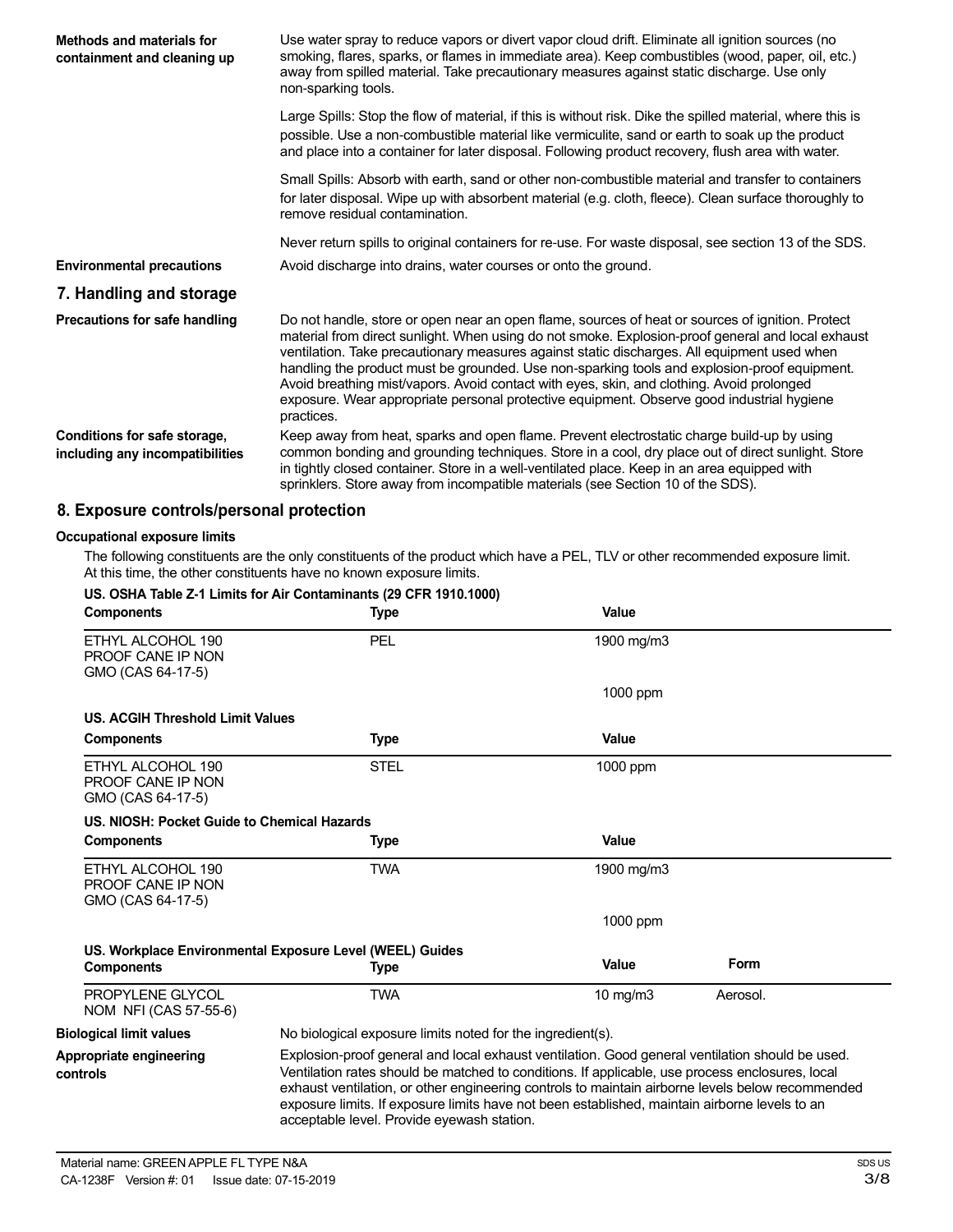#### **Individual protection measures, such as personal protective equipment**

| Eye/face protection               | Face shield is recommended. Wear safety glasses with side shields (or goggles).                                                                                                                                                                                                                                                |
|-----------------------------------|--------------------------------------------------------------------------------------------------------------------------------------------------------------------------------------------------------------------------------------------------------------------------------------------------------------------------------|
| <b>Skin protection</b>            |                                                                                                                                                                                                                                                                                                                                |
| <b>Hand protection</b>            | Wear appropriate chemical resistant gloves.                                                                                                                                                                                                                                                                                    |
| Other                             | Wear appropriate chemical resistant clothing. Use of an impervious apron is recommended.                                                                                                                                                                                                                                       |
| <b>Respiratory protection</b>     | If engineering controls do not maintain airborne concentrations below recommended exposure<br>limits (where applicable) or to an acceptable level (in countries where exposure limits have not<br>been established), an approved respirator must be worn.                                                                      |
| <b>Thermal hazards</b>            | Wear appropriate thermal protective clothing, when necessary.                                                                                                                                                                                                                                                                  |
| General hygiene<br>considerations | When using do not smoke. Always observe good personal hygiene measures, such as washing<br>after handling the material and before eating, drinking, and/or smoking. Routinely wash work<br>clothing and protective equipment to remove contaminants. Contaminated work clothing should not<br>be allowed out of the workplace. |

## **9. Physical and chemical properties**

| Appearance                                        |                                               |
|---------------------------------------------------|-----------------------------------------------|
| <b>Physical state</b>                             | Liquid.                                       |
| <b>Form</b>                                       | Liquid.                                       |
| Color                                             | Not available.                                |
| Odor                                              | Not available.                                |
| <b>Odor threshold</b>                             | Not available.                                |
| рH                                                | Not available.                                |
| Melting point/freezing point                      | -74.2 $\degree$ F (-59 $\degree$ C) estimated |
| Initial boiling point and boiling<br>range        | 370.76 °F (188.2 °C) estimated                |
| <b>Flash point</b>                                | 132.4 °F (55.8 °C) Closed Cup                 |
| <b>Evaporation rate</b>                           | Not available.                                |
| Flammability (solid, gas)                         | Not applicable.                               |
| Upper/lower flammability or explosive limits      |                                               |
| <b>Flammability limit - lower</b><br>(%)          | Not available.                                |
| <b>Flammability limit - upper</b><br>(%)          | Not available.                                |
| Explosive limit - lower (%)                       | Not available.                                |
| Explosive limit - upper (%)                       | Not available.                                |
| Vapor pressure                                    | 0.11 hPa estimated                            |
| Vapor density                                     | Not available.                                |
| <b>Relative density</b>                           | Not available.                                |
| Solubility(ies)                                   |                                               |
| Solubility (water)                                | Not available.                                |
| <b>Partition coefficient</b><br>(n-octanol/water) | Not available.                                |
| <b>Auto-ignition temperature</b>                  | 700 °F (371.11 °C) estimated                  |
| <b>Decomposition temperature</b>                  | Not available.                                |
| <b>Viscosity</b>                                  | Not available.                                |
| <b>Other information</b>                          |                                               |
| <b>Explosive properties</b>                       | Not explosive.                                |
| <b>Flammability class</b>                         | Combustible II estimated                      |
| <b>Oxidizing properties</b>                       | Not oxidizing.                                |
| <b>Refractive index</b>                           | 1.4046 - 1.4346                               |
| 10. Stability and reactivity                      |                                               |

**Reactivity** The product is stable and non-reactive under normal conditions of use, storage and transport.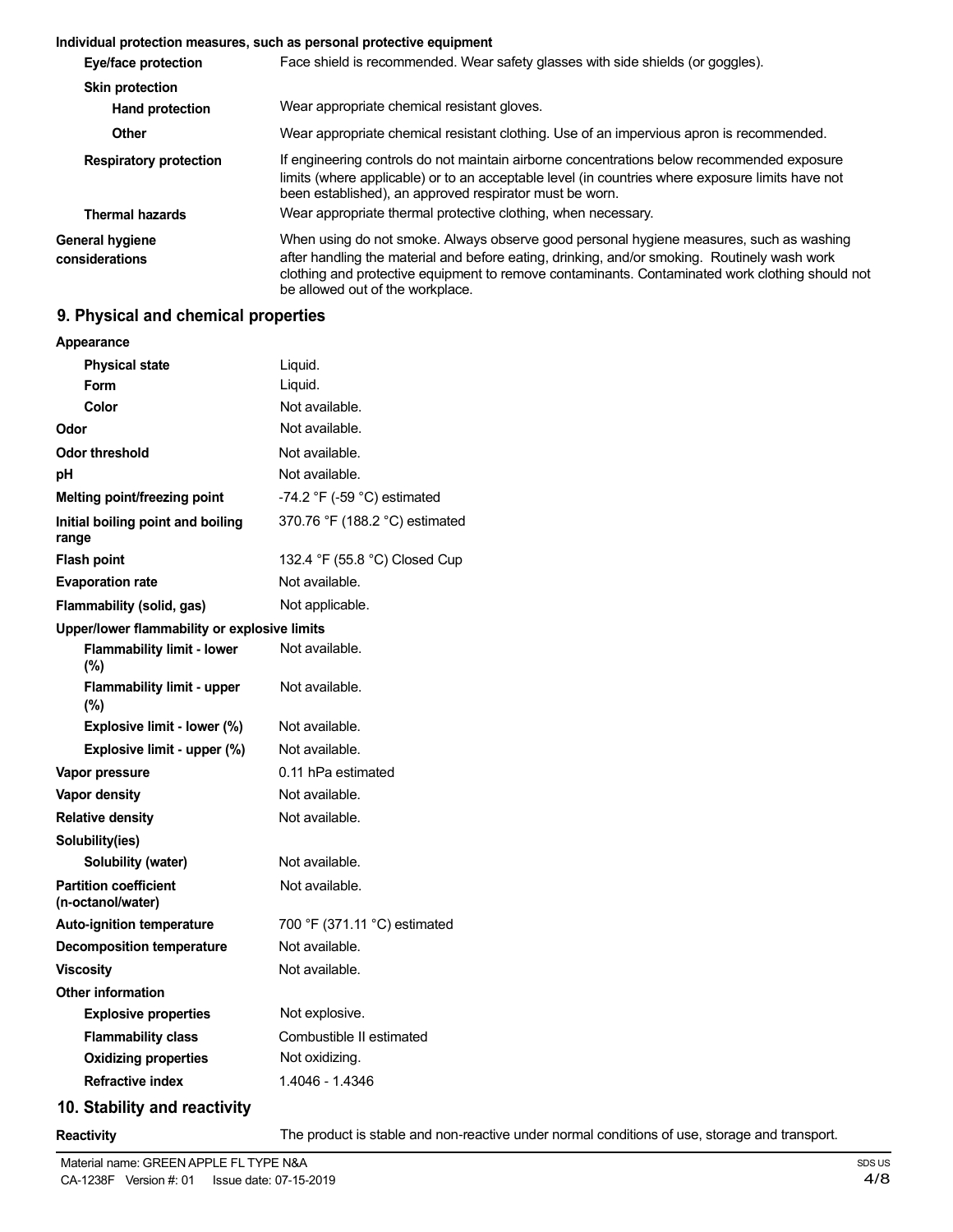| <b>Chemical stability</b>                  | Material is stable under normal conditions.                                                                                                                              |
|--------------------------------------------|--------------------------------------------------------------------------------------------------------------------------------------------------------------------------|
| Possibility of hazardous<br>reactions      | Hazardous polymerization does not occur.                                                                                                                                 |
| <b>Conditions to avoid</b>                 | Keep away from heat, hot surfaces, sparks, open flames and other ignition sources. Avoid<br>temperatures exceeding the flash point. Contact with incompatible materials. |
| Incompatible materials                     | Strong oxidizing agents.                                                                                                                                                 |
| <b>Hazardous decomposition</b><br>products | No hazardous decomposition products are known.                                                                                                                           |

## **11. Toxicological information**

## **Information on likely routes of exposure**

| <b>Inhalation</b>                                                                  | Prolonged inhalation may be harmful.                                                                                                                            |
|------------------------------------------------------------------------------------|-----------------------------------------------------------------------------------------------------------------------------------------------------------------|
| <b>Skin contact</b>                                                                | May cause an allergic skin reaction.                                                                                                                            |
| Eye contact                                                                        | Causes serious eye irritation.                                                                                                                                  |
| Ingestion                                                                          | Expected to be a low ingestion hazard.                                                                                                                          |
| Symptoms related to the<br>physical, chemical and<br>toxicological characteristics | Severe eye irritation. Symptoms may include stinging, tearing, redness, swelling, and blurred<br>vision. May cause an allergic skin reaction. Dermatitis. Rash. |

## **Information on toxicological effects**

## **Acute toxicity**

| <b>Components</b>                                   | <b>Species</b>                                                 | <b>Test Results</b>                                                                                                                                                                                   |  |
|-----------------------------------------------------|----------------------------------------------------------------|-------------------------------------------------------------------------------------------------------------------------------------------------------------------------------------------------------|--|
| <b>GERANIOL</b>                                     | #7 (CAS 106-24-1)                                              |                                                                                                                                                                                                       |  |
| <b>Acute</b>                                        |                                                                |                                                                                                                                                                                                       |  |
| Oral                                                |                                                                |                                                                                                                                                                                                       |  |
| LD50                                                | Rat                                                            | 3600 mg/kg                                                                                                                                                                                            |  |
| Skin corrosion/irritation                           | Prolonged skin contact may cause temporary irritation.         |                                                                                                                                                                                                       |  |
| Serious eye damage/eye<br>irritation                | Causes serious eye irritation.                                 |                                                                                                                                                                                                       |  |
| Respiratory or skin sensitization                   |                                                                |                                                                                                                                                                                                       |  |
| <b>Respiratory sensitization</b>                    | Not a respiratory sensitizer.                                  |                                                                                                                                                                                                       |  |
| <b>Skin sensitization</b>                           | May cause an allergic skin reaction.                           |                                                                                                                                                                                                       |  |
| Germ cell mutagenicity                              | mutagenic or genotoxic.                                        | No data available to indicate product or any components present at greater than 0.1% are                                                                                                              |  |
| Carcinogenicity                                     |                                                                | Not classifiable as to carcinogenicity to humans.                                                                                                                                                     |  |
|                                                     | <b>IARC Monographs. Overall Evaluation of Carcinogenicity</b>  |                                                                                                                                                                                                       |  |
| Not listed.                                         |                                                                |                                                                                                                                                                                                       |  |
|                                                     | OSHA Specifically Regulated Substances (29 CFR 1910.1001-1052) |                                                                                                                                                                                                       |  |
| Not regulated.                                      | US. National Toxicology Program (NTP) Report on Carcinogens    |                                                                                                                                                                                                       |  |
| Not listed.                                         |                                                                |                                                                                                                                                                                                       |  |
| <b>Reproductive toxicity</b>                        | Possible reproductive hazard.                                  |                                                                                                                                                                                                       |  |
| Specific target organ toxicity -<br>single exposure | Not classified.                                                |                                                                                                                                                                                                       |  |
| Specific target organ toxicity -                    | Not classified.                                                |                                                                                                                                                                                                       |  |
| repeated exposure                                   |                                                                |                                                                                                                                                                                                       |  |
| <b>Aspiration hazard</b>                            | Not an aspiration hazard.                                      |                                                                                                                                                                                                       |  |
| <b>Chronic effects</b>                              | Prolonged inhalation may be harmful.                           |                                                                                                                                                                                                       |  |
| 12. Ecological information                          |                                                                |                                                                                                                                                                                                       |  |
| <b>Ecotoxicity</b>                                  |                                                                | The product is not classified as environmentally hazardous. However, this does not exclude the<br>possibility that large or frequent spills can have a harmful or damaging effect on the environment. |  |
| Persistence and degradability                       |                                                                | No data is available on the degradability of any ingredients in the mixture.                                                                                                                          |  |
| <b>Bioaccumulative potential</b>                    |                                                                |                                                                                                                                                                                                       |  |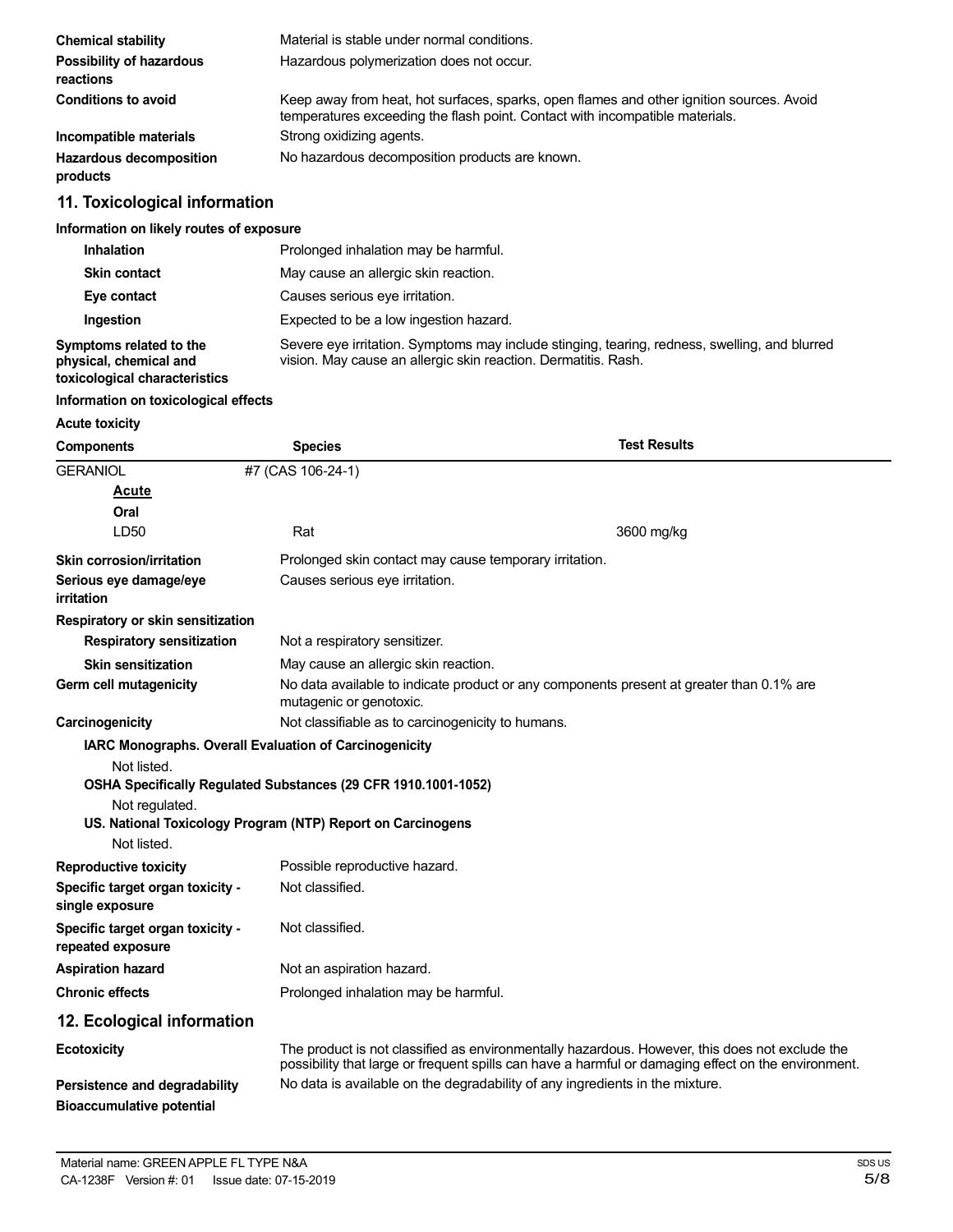| Partition coefficient n-octanol / water (log Kow)           |                                                                               |                                                                                                                                                                                                                                                                                                                                                                                               |
|-------------------------------------------------------------|-------------------------------------------------------------------------------|-----------------------------------------------------------------------------------------------------------------------------------------------------------------------------------------------------------------------------------------------------------------------------------------------------------------------------------------------------------------------------------------------|
| ETHYL ALCOHOL 190 PROOF CANE IP NON GMO<br>PROPYLENE GLYCOL | NOM NFI                                                                       | $-0.31$<br>$-0.92$                                                                                                                                                                                                                                                                                                                                                                            |
| Mobility in soil                                            | No data available.                                                            |                                                                                                                                                                                                                                                                                                                                                                                               |
| Other adverse effects                                       |                                                                               | No other adverse environmental effects (e.g. ozone depletion, photochemical ozone creation<br>potential, endocrine disruption, global warming potential) are expected from this component.                                                                                                                                                                                                    |
| 13. Disposal considerations                                 |                                                                               |                                                                                                                                                                                                                                                                                                                                                                                               |
| <b>Disposal instructions</b>                                |                                                                               | Collect and reclaim or dispose in sealed containers at licensed waste disposal site. Incinerate the<br>material under controlled conditions in an approved incinerator. Do not incinerate sealed<br>containers. If discarded, this product is considered a RCRA ignitable waste, D001. Dispose of<br>contents/container in accordance with local/regional/national/international regulations. |
| Local disposal regulations                                  | Dispose in accordance with all applicable regulations.                        |                                                                                                                                                                                                                                                                                                                                                                                               |
| Hazardous waste code                                        | D001: Waste Flammable material with a flash point <140 F<br>disposal company. | The waste code should be assigned in discussion between the user, the producer and the waste                                                                                                                                                                                                                                                                                                  |
| Waste from residues / unused<br>products                    | Disposal instructions).                                                       | Dispose of in accordance with local regulations. Empty containers or liners may retain some<br>product residues. This material and its container must be disposed of in a safe manner (see:                                                                                                                                                                                                   |
| <b>Contaminated packaging</b>                               | disposal.                                                                     | Since emptied containers may retain product residue, follow label warnings even after container is<br>emptied. Empty containers should be taken to an approved waste handling site for recycling or                                                                                                                                                                                           |

## **14. Transport information**

## **DOT**

| UN number                         | <b>UN1197</b>                                                           |
|-----------------------------------|-------------------------------------------------------------------------|
| UN proper shipping name           | Extracts, flavoring, liquid                                             |
| <b>Transport hazard class(es)</b> |                                                                         |
| <b>Class</b>                      | 3                                                                       |
| <b>Subsidiary risk</b>            |                                                                         |
| Label(s)                          | 3                                                                       |
| Packing group                     | III                                                                     |
| Special precautions for user      | Read safety instructions, SDS and emergency procedures before handling. |
| <b>Special provisions</b>         | B1, IB3, T2, TP1                                                        |
| <b>Packaging exceptions</b>       | 150                                                                     |
| Packaging non bulk                | 203                                                                     |
| Packaging bulk                    | 242                                                                     |
| <b>IATA</b>                       |                                                                         |
| <b>UN number</b>                  | <b>UN1197</b>                                                           |
| UN proper shipping name           | Extracts, flavouring, liquid                                            |
| <b>Transport hazard class(es)</b> |                                                                         |
| <b>Class</b>                      | 3                                                                       |
| Subsidiary risk                   |                                                                         |
| Packing group                     | III                                                                     |
| <b>Environmental hazards</b>      | No.                                                                     |
| <b>ERG Code</b>                   | 3L                                                                      |
| Special precautions for user      | Read safety instructions, SDS and emergency procedures before handling. |
| <b>Other information</b>          |                                                                         |
| Passenger and cargo               | Allowed with restrictions.                                              |
| aircraft                          |                                                                         |
| Cargo aircraft only               | Allowed with restrictions.                                              |
| <b>IMDG</b>                       |                                                                         |
| <b>UN number</b>                  | <b>UN1197</b>                                                           |
| UN proper shipping name           | EXTRACTS, FLAVOURING, LIQUID                                            |
| <b>Transport hazard class(es)</b> |                                                                         |
| <b>Class</b>                      | 3                                                                       |
| Subsidiary risk                   |                                                                         |
| Packing group                     | $\mathbf{III}$                                                          |
| <b>Environmental hazards</b>      |                                                                         |
| <b>Marine pollutant</b>           | No.                                                                     |
| <b>EmS</b>                        | $F-E. S-D$                                                              |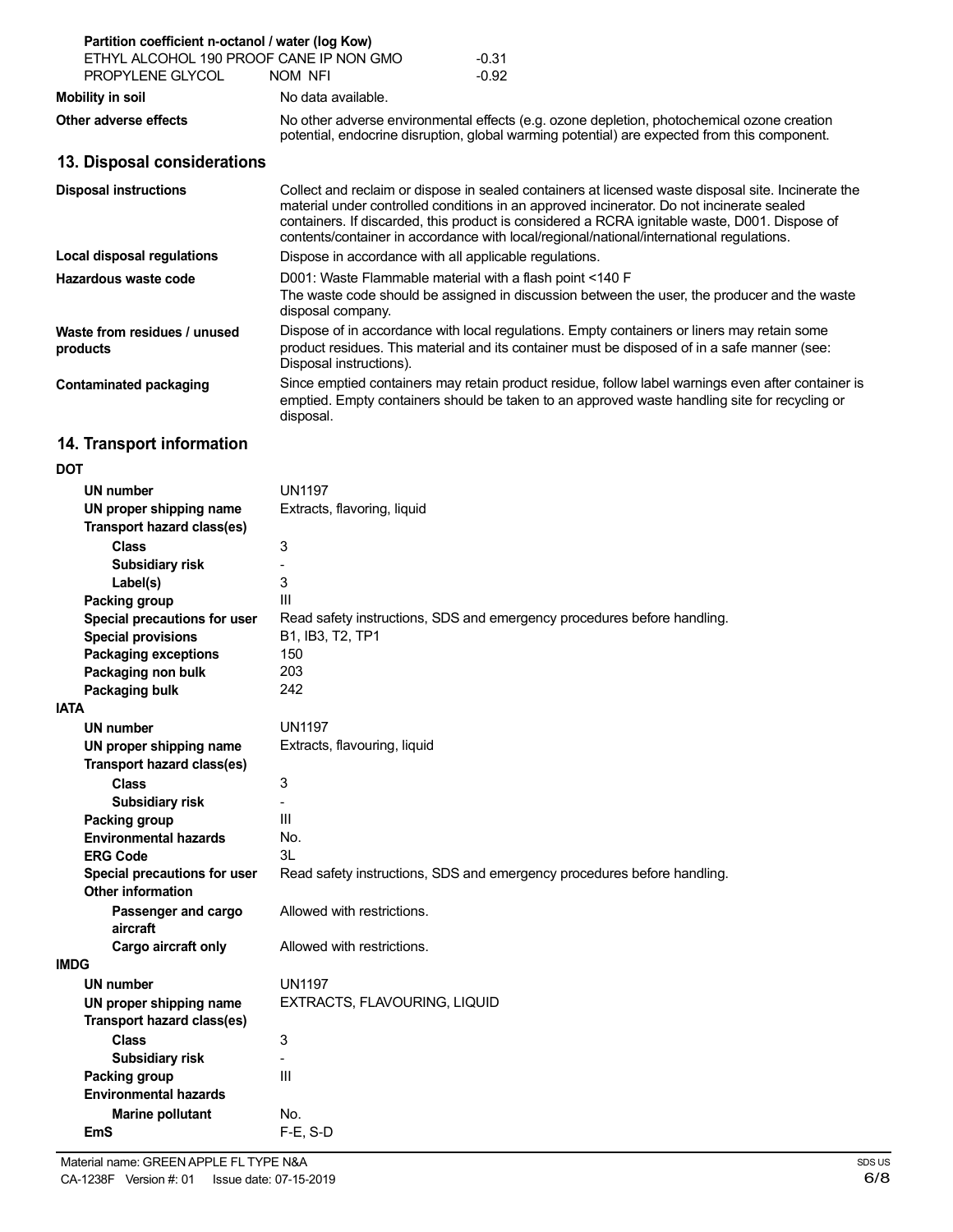**Special precautions for user** Read safety instructions, SDS and emergency procedures before handling. Not established.

**Transport in bulk according to Annex II of MARPOL 73/78 and the IBC Code DOT**



## **15. Regulatory information**

**US federal regulations** This product is a "Hazardous Chemical" as defined by the OSHA Hazard Communication Standard, 29 CFR 1910.1200.

#### **Toxic Substances Control Act (TSCA)**

**TSCA Section 12(b) Export Notification (40 CFR 707, Subpt. D)**

Not regulated.

**CERCLA Hazardous Substance List (40 CFR 302.4)**

Not listed.

**SARA 304 Emergency release notification**

Not regulated.

**OSHA Specifically Regulated Substances (29 CFR 1910.1001-1052)**

Not regulated.

**Superfund Amendments and Reauthorization Act of 1986 (SARA)**

## **SARA 302 Extremely hazardous substance**

Not listed.

**SARA 311/312 Hazardous** No (Exempt) **chemical**

## **SARA 313 (TRI reporting)**

Not regulated.

#### **Other federal regulations**

**Clean Air Act (CAA) Section 112 Hazardous Air Pollutants (HAPs) List**

Not regulated.

**Clean Air Act (CAA) Section 112(r) Accidental Release Prevention (40 CFR 68.130)**

Not regulated.

**Safe Drinking Water Act** Not regulated.

## **(SDWA)**

## **FEMA Priority Substances Respiratory Health and Safety in the Flavor Manufacturing Workplace**

ETHYL ALCOHOL 190 PROOF CANE IP NON GMO Low priority (CAS 64-17-5)